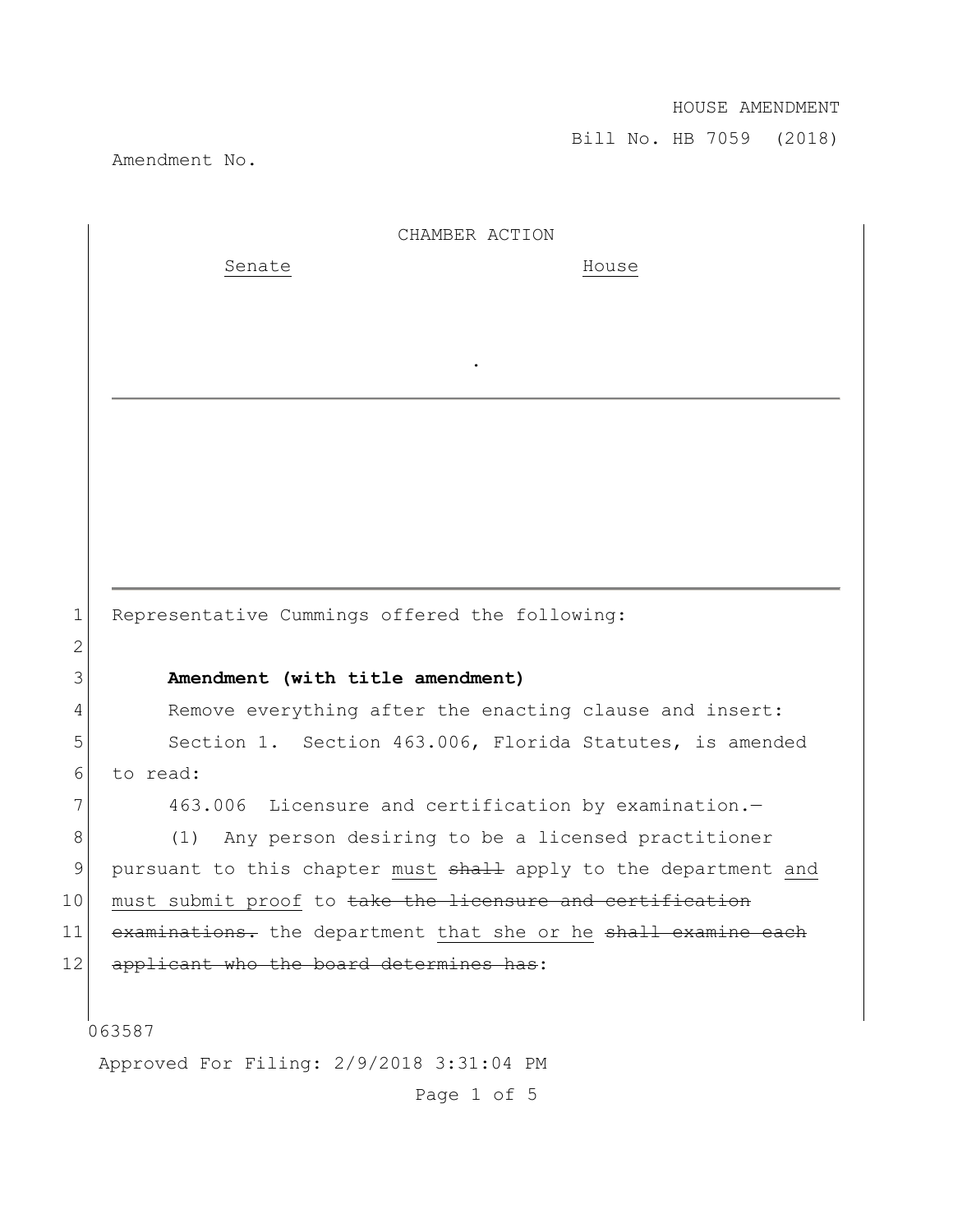## HOUSE AMENDMENT

Bill No. HB 7059 (2018)

Amendment No.

13 (a) Has completed the application forms as required by the 14 board, remitted an application fee for certification not to 15 exceed \$250, remitted an examination fee for certification not 16 to exceed \$250, and remitted an examination fee for licensure 17 not to exceed \$325, all as set by the board.

18 (b) Submitted proof satisfactory to the department that 19  $she$  or he:

20  $\frac{1}{1}$  Is at least 18 years of age.

21  $(c)$  2. Has graduated from an accredited school or college 22 of optometry approved by rule of the board.

23 (d)  $\frac{3}{2}$  Is of good moral character.

24 (e) 4. Has successfully completed at least 110 hours of 25 transcript-quality coursework and clinical training in general 26 and ocular pharmacology as determined by the board, at an 27 institution that:

28  $\vert$  1.<del>a.</del> Has facilities for both didactic and clinical 29 instructions in pharmacology; and

 2.b. Is accredited by a regional or professional accrediting organization that is recognized and approved by the Commission on Recognition of Postsecondary Accreditation or the United States Department of Education.

34 (f) 5. Has completed at least 1 year of supervised 35 experience in differential diagnosis of eye disease or disorders 36 as part of the optometric training or in a clinical setting as 37 part of the optometric experience.

063587

Approved For Filing: 2/9/2018 3:31:04 PM

Page 2 of 5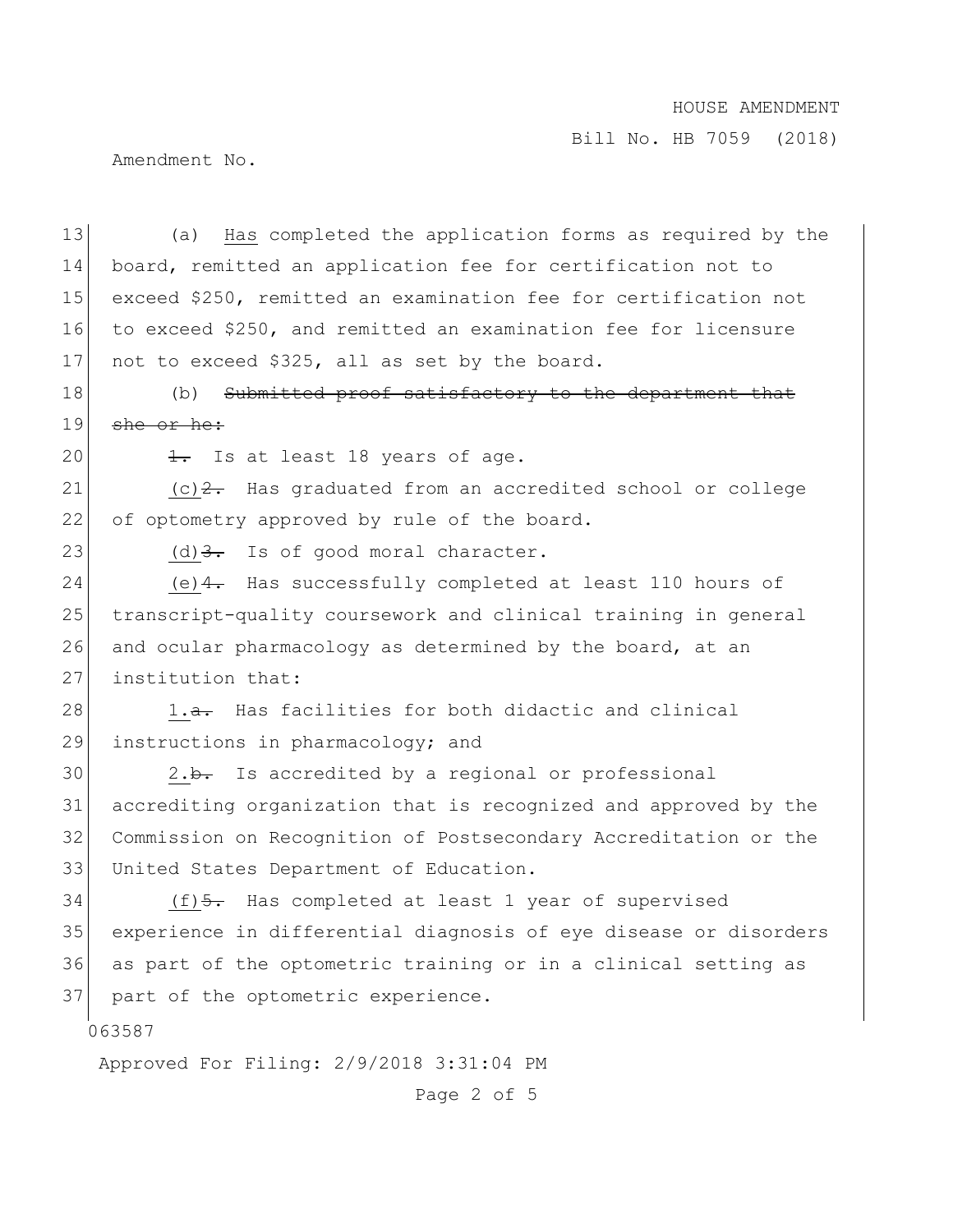Bill No. HB 7059 (2018)

Amendment No.

38 (2) The board shall approve a licensure examination 39 consisting  $shall$  consist of the appropriate subjects and 40 including applicable state laws and rules and general and ocular 41 pharmacology with emphasis on the use and side effects of ocular 42 pharmaceutical agents. The board may by rule substitute a 43 national examination as part or all of the examination and, 44 notwithstanding chapter 456, may by rule offer a practical 45 examination in addition to a the written examination.

46 (3) Each applicant who submits proof satisfactory to the 47 board that he or she has met the requirements of subsection (1), 48 who successfully passes the licensure examination within 3 years 49 before the date of application or after the submission of an 50 application, and who otherwise meets the requirements of this 51 chapter is entitled to be licensed as a practitioner and to be 52 certified to administer and prescribe ocular pharmaceutical 53 agents in the diagnosis and treatment of ocular conditions.

54 Section 2. Subsection (3) of section 463.0057, Florida 55 Statutes, is amended to read:

56 463.0057 Optometric faculty certificate.—

063587 57 (3) The holder of a faculty certificate may engage in the 58 practice of optometry as permitted by this section but may not 59 administer or prescribe topical ocular pharmaceutical agents 60 unless the certificateholder has satisfied the requirements of 61 s.  $463.006(1)$  (e) and (f) s.  $463.006(1)$  (b) 4. and 5. If a 62 certificateholder wishes to administer or prescribe oral ocular

Approved For Filing: 2/9/2018 3:31:04 PM

Page 3 of 5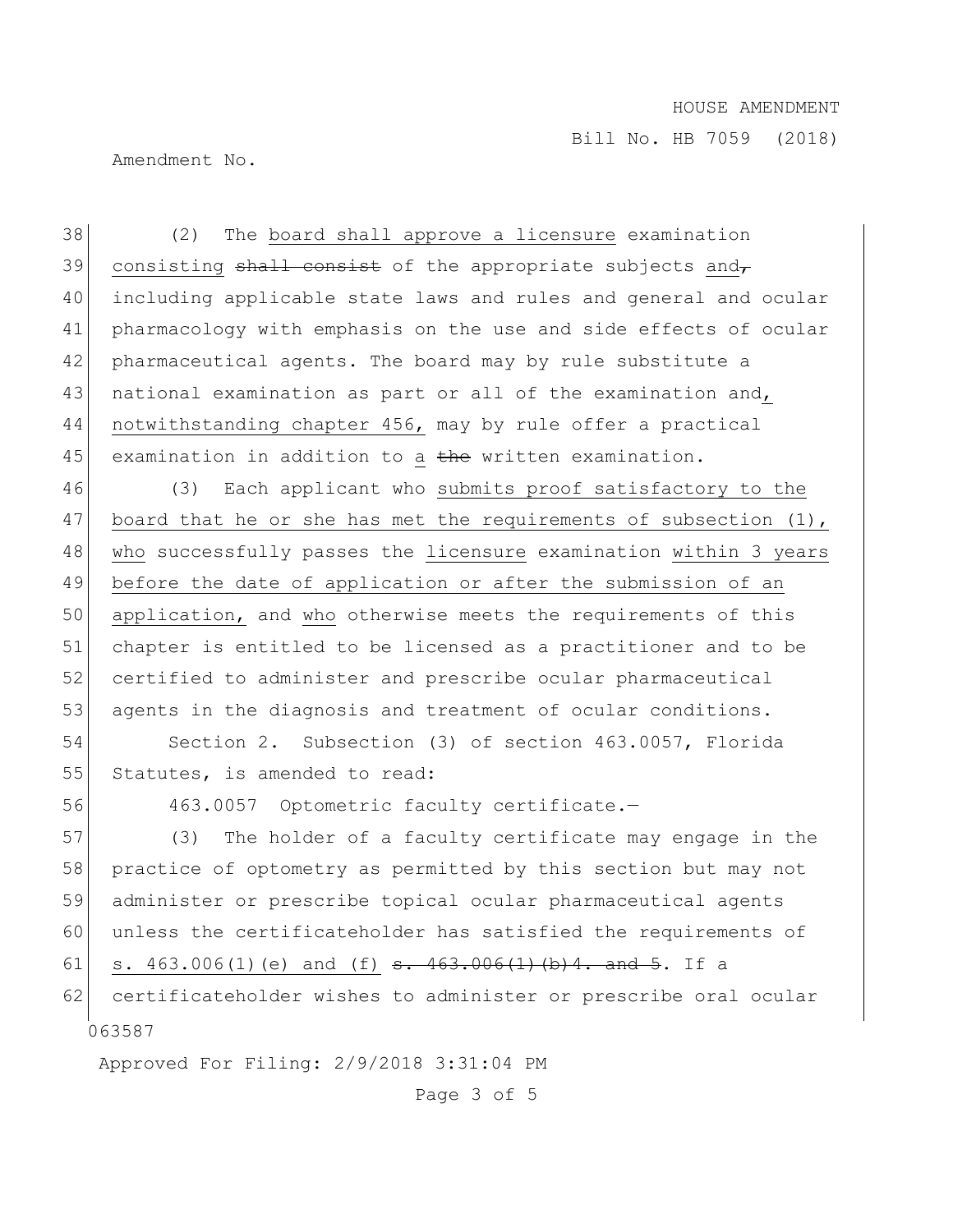Bill No. HB 7059 (2018)

Amendment No.

| 63 | pharmaceutical agents, the certificateholder must also satisfy |
|----|----------------------------------------------------------------|
| 64 | the requirements of s. $463.0055(1)$ (b).                      |
| 65 | Section 3. This act shall take effect upon becoming a law.     |
| 66 |                                                                |
| 67 |                                                                |
| 68 | TITLE AMENDMENT                                                |
| 69 | Remove everything before the enacting clause and insert:       |
| 70 | A bill to be entitled                                          |
| 71 | An act relating to optometry; amending s. 463.006,             |
| 72 | F.S.; requiring an applicant for licensure as an               |
| 73 | optometrist to submit proof to the Department of               |
| 74 | Health that she or he meets certain requirements;              |
| 75 | removing a requirement that the department examine an          |
| 76 | applicant who meets specified requirements for                 |
| 77 | licensure and certification; requiring the Board of            |
| 78 | Optometry to approve a licensure examination that              |
| 79 | meets certain requirements; clarifying that the board          |
| 80 | may offer a practical examination in addition to a             |
| 81 | written examination under certain circumstances;               |
| 82 | providing that an applicant must pass the licensure            |
| 83 | examination within a specified timeframe as a                  |
| 84 | condition of licensure as an optometrist and                   |
| 85 | certification to administer and prescribe ocular               |
| 86 | pharmaceutical agents; amending s. 463.0057, F.S.;             |
|    |                                                                |

|<br>063587

Approved For Filing: 2/9/2018 3:31:04 PM

Page 4 of 5